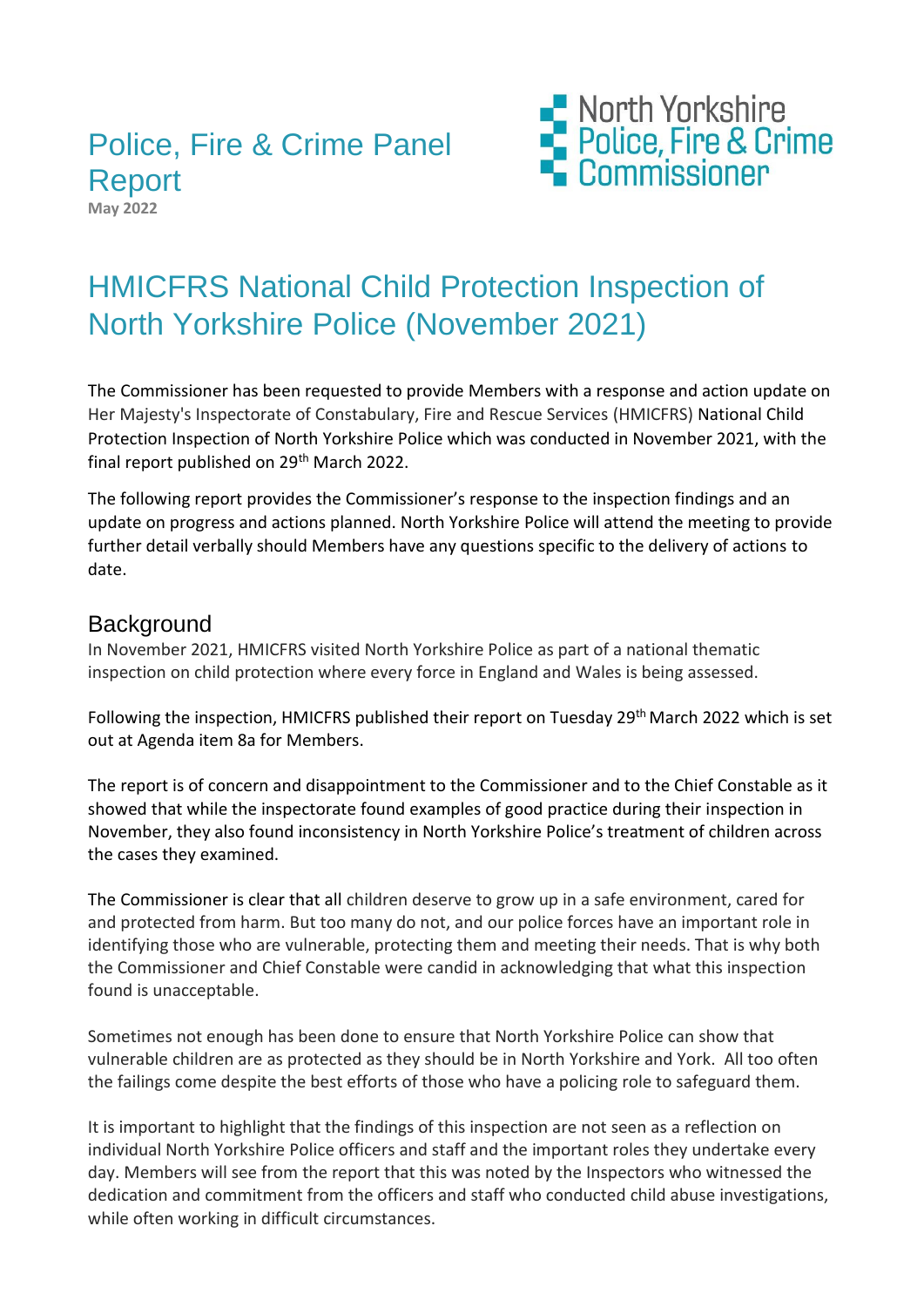### Recommendations

The HMICFRS report set out ten recommendations for North Yorkshire Police, five of which were for immediate action and five identified by the Inspectorate for action within three months.

The Commissioner is satisfied that a robust action plan is in place and that a clear reporting and accountability structure is in place within North Yorkshire Police to address the recommendations and monitor progress.

The areas which have been identified by the Inspectorate for immediate action have all been addressed. Work is well underway for those recommendations which were identified by the Inspectorate for action within three months with much improvement already made to date.

North Yorkshire Police have progressed at speed with action to improve its policies, practices, leadership and governance which:

- Provides clear guidance to the control room staff to help them make the right decisions on officer response.
- Helps officers to expand their consideration of how they capture and take account of the 'voice of the child' through delivery of enhanced awareness and training.
- Brings greater clarity and consistency to its missing children arrangements and practices, including supervision, investigation and sharing of information through a revised overarching Missing Person policy which covers both adults and children.
- Improves how they work with and share information with partners about children at risk of exploitation.
- Shares the right information, with the right people, at the right time.
- Assigns investigations to officers with the right level of skills and capability.
- Ensures they work with partners to be able to take children to an appropriate place of safety and how they manage the detention of children when appropriate.
- Uses the appropriate systems to share information about registered sex offenders.
- Improves the level of awareness, understanding and skills in the area of Child Sexual Exploitation.

As part of the work being delivered, North Yorkshire Police have sought external guidance and expertise to progress key recommendations. This is to ensure any response to the recommendations is reflective of good practice identified in forces nationally, through engagement with HMICFRS, National Police Chiefs' Council and College of Policing.

## Activity to Date

Upon receiving the *draft* HMICFRS National Child Protection Inspection report on 10th January 2022, North Yorkshire Police informed the Commissioner and her Executive Management Team of the report findings immediately and a full formal briefing followed four weeks later. While the Commissioner was rightly concerned by the content of the report, she was supportive of the draft plans presented to her which were being implemented without delay.

North Yorkshire Police were given six weeks from the date of the publication of the report on 29<sup>th</sup> March to respond to HMICFRS with an action plan. The Commissioner was reassured that North Yorkshire Police were able to set out their draft plans to HMICFRS on 2<sup>nd</sup> March. These plans were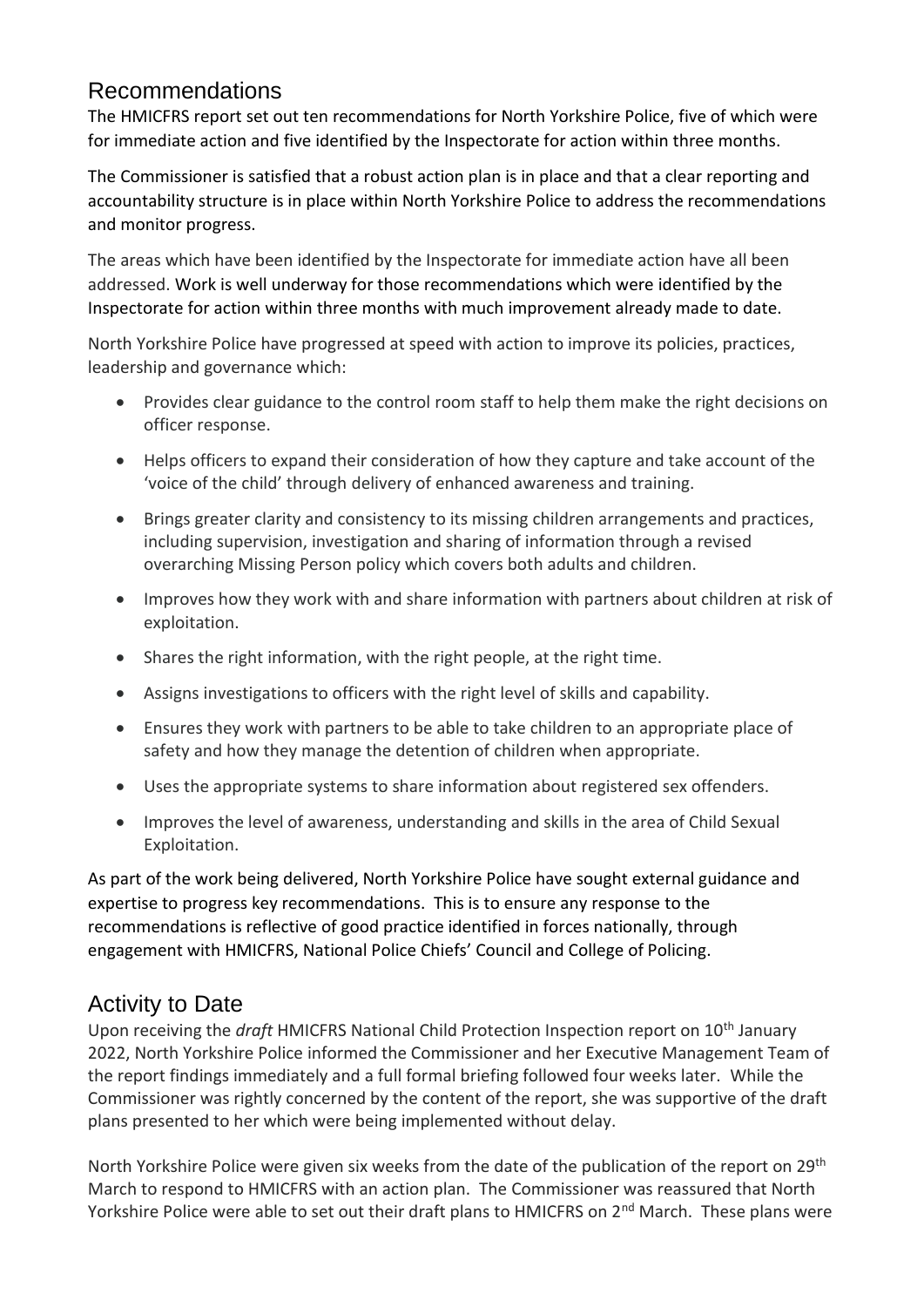further confirmed in full on  $28<sup>th</sup>$  April when careful consideration was given to each recommendation and a detailed action plan was provided. This demonstrated to the Commissioner that North Yorkshire Police had not waited for the publication of the report before taking action. The Chief Constable and the Senior Leadership Team took the report and its findings seriously and acted quickly to address the recommendation presented in the report and make improvements in the service.

The Commissioner has a responsibility under s55 Police Act 1996, to respond formally to the HMICFRS National Child Protection Inspection report. The Commissioner's response is underway and will be completed before the deadline of 24<sup>th</sup> May 2022.

The Commissioner was encouraged that North Yorkshire Police took swift action to implement a Gold command structure following receipt of the draft report in January to address the findings and look at measures that could be implemented immediately to improve the service.

The first NCPI Gold meeting took place on 4<sup>th</sup> February, which is chaired by the Deputy Chief Constable Mabs Hussain. This strategic group addresses the issues raised within the report and tracks improvements against the action Plan. The Gold group initially met on a fortnightly basis to ensure a clear action plan was in place and has now moved to meeting on a monthly basis.

Steve Cotter, the HMICFRS Force Liaison Lead for Lancashire Constabulary and North Yorkshire Police attends the Gold group to hear of the progress being made to which both the Commissioner and the Chief Constable are grateful for his attendance and support.

Temporary Assistant Chief Constable Lindsey Butterfield chairs the Silver group, ensuring delivery and progress against the action plan and reports directly to the Gold group. The Bronze leads own and deliver against each action within the Plan which includes the Heads of Safeguarding, Crime, Customer Contact, Criminal Justice and Custody, Learning and Development and further supported by People Services, Business Insight and Communications.

North Yorkshire Police have also appointed one of their recently retired Sergeants into the role of Child Protection Coordinator to support the ongoing work. The Child Protection Coordinator brings with her a wealth of policing knowledge and experience over 30 years with most of her career spent as a Detective safeguarding vulnerable people. The role will assist in co-ordinating the work to address the recommendations set out within the HMICFRS report.

The Commissioner has attended two of Gold meetings in March and May with one of her Executive Managers being a permanent member of the group. A Senior Manager from the OPFCC is a member of the Silver group, ensuring the Commissioner receives regular updates on progress.

Members were provided with a private briefing on 16<sup>th</sup> March by the Commissioner, the Chief Constable and the Deputy Chief Constable which respected the embargo placed on the report but gave a summary of the specific areas for improvement and actions being taken.

The Commissioner, along with North Yorkshire Police, met with local authority partners in February who have offered their full support in addressing the report's findings and ensuring that children are kept safe in the city and the county.

It is the Commissioner's responsibility to scrutinise the work of North Yorkshire Police and to hold the Chief Constable to account. Therefore, the Commissioner held a special Public Accountability Meeting on the HMICFRS National Child Protection Inspection on 8<sup>th</sup> April, immediately after the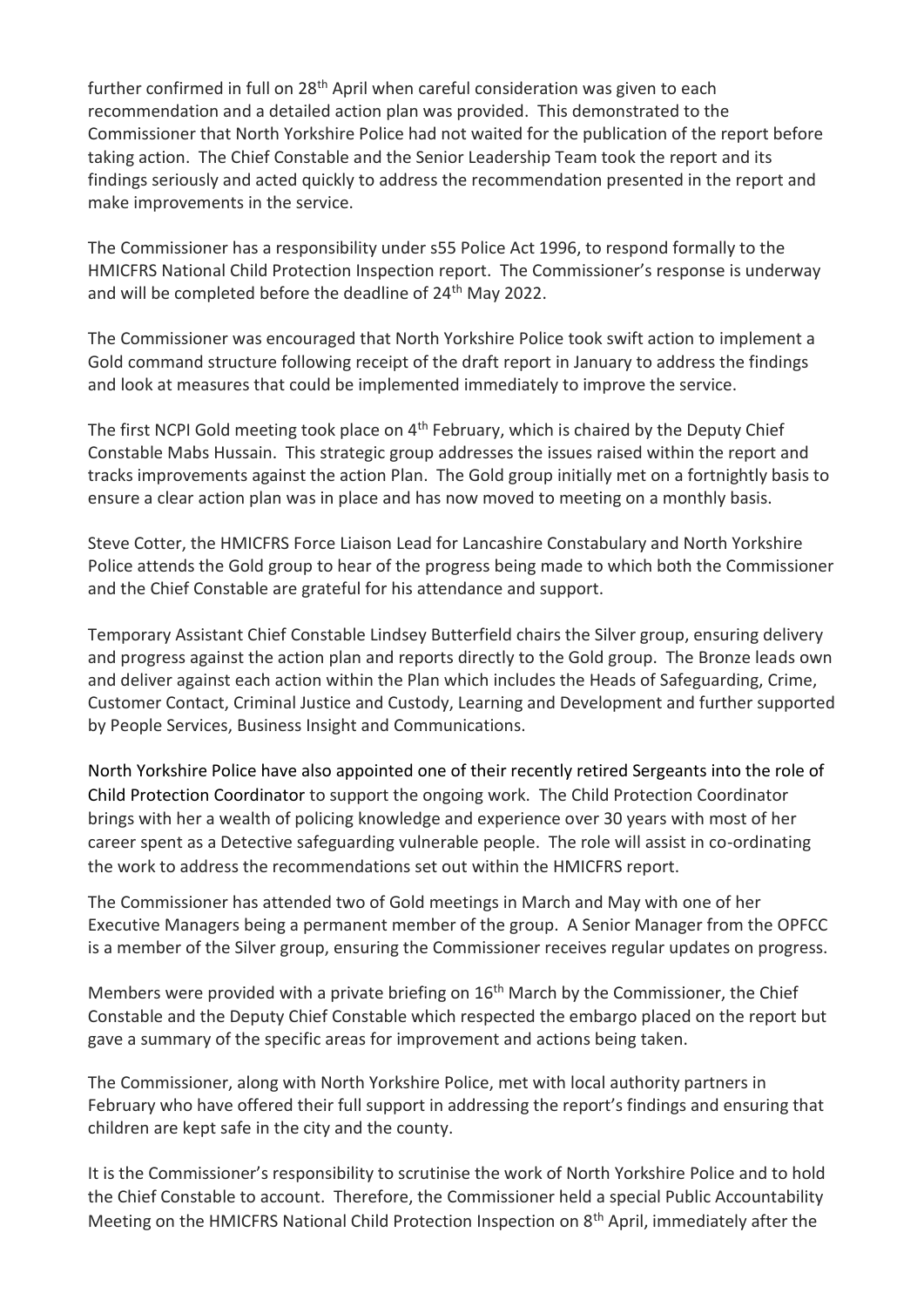report was published. This provided North Yorkshire Police the opportunity to set out their response and approach to improving the service they deliver in protecting children.

At the special Public Accountability Meeting, North Yorkshire Police presented the work which had already taken place by  $8<sup>th</sup>$  April to address:

- the missing children arrangements;
- improving officer and staff's understanding of child sexual exploitation;
- the management of registered sex offenders and;
- recommendations which require support from partner agencies.

The Commissioner and her Team promoted the special Public Accountability Meeting on social media to engage and reach out to the public so they could submit any questions they wished North Yorkshire Police or the Commissioner to answer. Nine questions were submitted which were either addressed in full at the meeting or followed up with correspondence where further information was provided.

Further information is available on the OPFCC website where the special NCPI Public Accountability Meeting can be viewed which can be accessed via the link [https://www.northyorkshire-pfcc.gov.uk/police-oversight/governance/governance](https://eur02.safelinks.protection.outlook.com/?url=https%3A%2F%2Fwww.northyorkshire-pfcc.gov.uk%2Fpolice-oversight%2Fgovernance%2Fgovernance-process%2Fcorporate-scrutiny-board%2Fpam-8april2022%2F&data=05|01|Caroline.Blackburn%40northyorkshire.police.uk|0a3cdd79aa1d4d03106e08da346b63ce|2c84bc9193af476e9721cdad67cb3ead|0|0|637879933084438883|Unknown|TWFpbGZsb3d8eyJWIjoiMC4wLjAwMDAiLCJQIjoiV2luMzIiLCJBTiI6Ik1haWwiLCJXVCI6Mn0%3D|3000|||&sdata=qoLO1BBoVHVC7mHakh3TXvNiw25%2BNWcq%2FhIVSJRDj50%3D&reserved=0)[process/corporate-scrutiny-board/pam-8april2022/.](https://eur02.safelinks.protection.outlook.com/?url=https%3A%2F%2Fwww.northyorkshire-pfcc.gov.uk%2Fpolice-oversight%2Fgovernance%2Fgovernance-process%2Fcorporate-scrutiny-board%2Fpam-8april2022%2F&data=05|01|Caroline.Blackburn%40northyorkshire.police.uk|0a3cdd79aa1d4d03106e08da346b63ce|2c84bc9193af476e9721cdad67cb3ead|0|0|637879933084438883|Unknown|TWFpbGZsb3d8eyJWIjoiMC4wLjAwMDAiLCJQIjoiV2luMzIiLCJBTiI6Ik1haWwiLCJXVCI6Mn0%3D|3000|||&sdata=qoLO1BBoVHVC7mHakh3TXvNiw25%2BNWcq%2FhIVSJRDj50%3D&reserved=0)

#### Next Steps

The Commissioner will review publicly the progress made against the National Child Protection Inspection action plan as part of the Safeguarding Public Accountability Meeting which is due to be held on 21<sup>st</sup> July 2022. For this meeting North Yorkshire Police have been asked to present on delivery three months following publication of the HMICFRS report.

North Yorkshire Police are planning to host another engagement session with partners in July to follow on from the local authority partner briefing session held in February. This session will provide partners with an update on progress and provide an opportunity for further questions or shared learning to be addressed which the Commissioner is very much hoping to attend.

As North Yorkshire Police will be subject to a Victim Service Assessment (VSA) inspection in June 2022, it is taking the opportunity prior to the inspection to reassure itself on the service it provides. There is some correlation within this area of work and the National Child Protection Inspection in particular the broader issues relating to safeguarding and investigative standards. Therefore, VSA reporting will also be considered through the Gold group which is an approach the Commissioner very much welcomes to ensure she remains updated on any key matters relating to the safeguarding of children.

The Commissioner and her Management Team will continue to attend both the Gold and Silver group meetings, engage with partners and ensure updates are communicated. Through the focused work taking place to address the recommendations, this is providing the Commissioner the opportunity to consider areas where further support or funding may be required to ensure North Yorkshire Police continue to make improvements safeguarding the children of North Yorkshire and York.